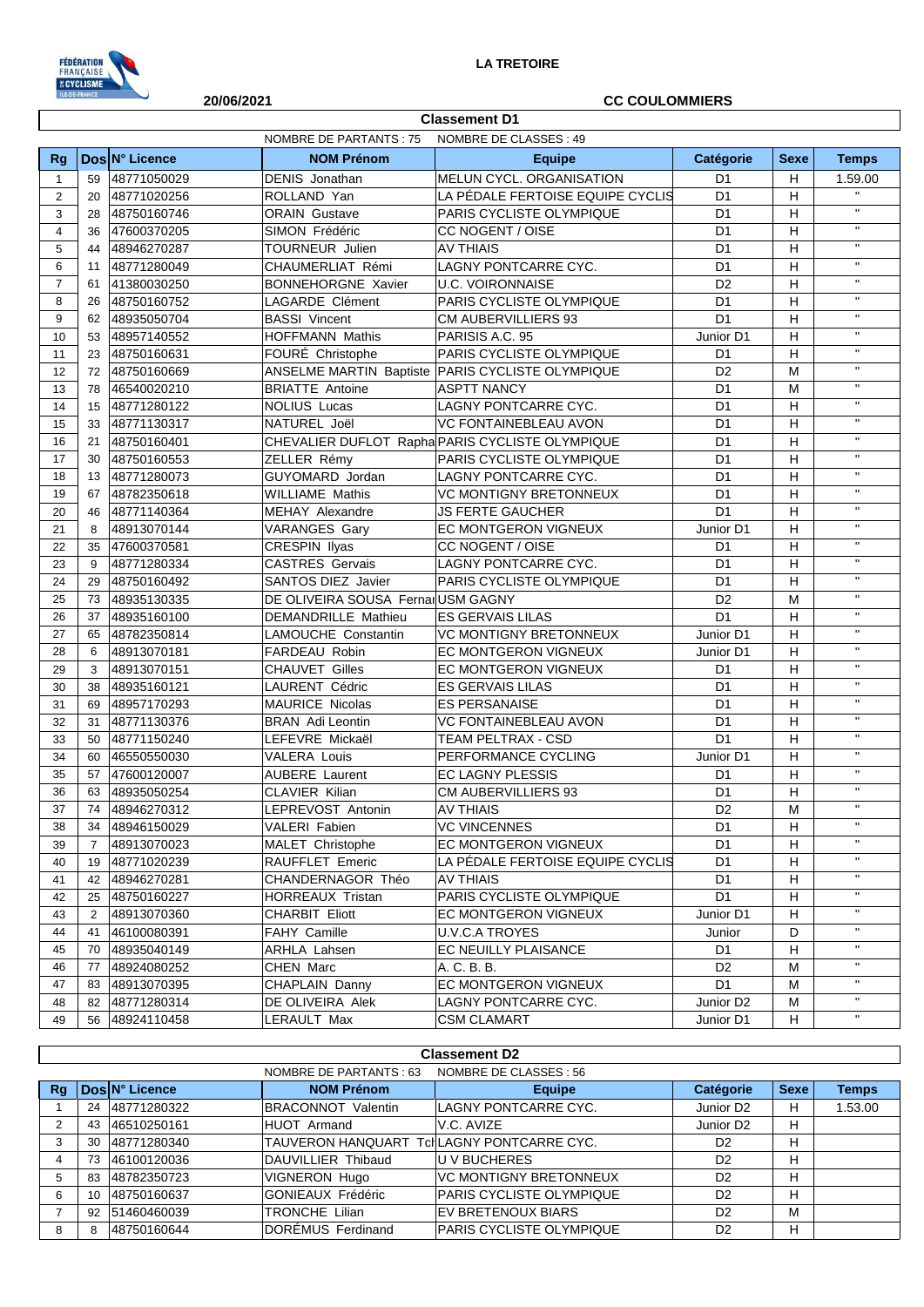| 9  | 76             | 48913080145    | <b>JARRIGE Nicolas</b>    | VELO CLUB ARPAJON                               | D <sub>2</sub>        | н |  |
|----|----------------|----------------|---------------------------|-------------------------------------------------|-----------------------|---|--|
| 10 | 35             | 48771130163    | HANOL Jérôme              | <b>VC FONTAINEBLEAU AVON</b><br>D <sub>2</sub>  |                       | н |  |
| 11 |                | 86 48771510135 | <b>HERBLOT Matthieu</b>   | D <sub>2</sub><br><b>TEAM HBS CYCLING</b>       |                       | H |  |
| 12 |                | 42 46510250155 | DAST Benjamin             | V.C. AVIZE                                      | D <sub>2</sub>        | н |  |
| 13 | 29             | 48771280204    | SPILERS Charbel           | LAGNY PONTCARRE CYC.                            | Junior D <sub>2</sub> | н |  |
| 14 | 64             | 48771150242    | GOUPIL Christophe         | TEAM PELTRAX - CSD                              | D <sub>2</sub>        | H |  |
| 15 | 75             | 48771590031    | PRIGENT Killian           | <b>VELO CLUB DE COMPANS</b>                     | Junior D <sub>2</sub> | н |  |
| 16 | 40             | 48771130227    | SIBLET Sébastien          | <b>VC FONTAINEBLEAU AVON</b>                    | D <sub>2</sub>        | н |  |
| 17 | 23             | 48913070330    | <b>REMY Jean Charles</b>  | EC MONTGERON VIGNEUX                            | D <sub>2</sub>        | H |  |
| 18 | 28             | 48771280109    | <b>MUNIER Philippe</b>    | LAGNY PONTCARRE CYC.                            | D <sub>2</sub>        | H |  |
| 19 | 14             | 48750160491    | MILOT Valere              | PARIS CYCLISTE OLYMPIQUE                        | D <sub>2</sub>        | H |  |
| 20 | 89             | 48958000171    | ORENGO Rémi               |                                                 | D <sub>2</sub>        | М |  |
| 21 |                | 74 46100120005 | MULLER Frédéric           | <b>UV BUCHERES</b>                              | D <sub>2</sub>        | н |  |
| 22 | $\overline{4}$ | 48750160060    | <b>BIALE Valentin</b>     | PARIS CYCLISTE OLYMPIQUE                        | D <sub>2</sub>        | н |  |
| 23 | 19             | 48750160626    | SOUMAN François           | PARIS CYCLISTE OLYMPIQUE                        | D <sub>2</sub>        | H |  |
| 24 | 62             | 48924010019    | ROGE Benjamin             | <b>CSM PUTEAUX</b>                              | D <sub>2</sub>        | H |  |
| 25 | 45             | 48935130330    | <b>GENTNER ROMAIN</b>     | <b>USM GAGNY</b>                                | D <sub>2</sub>        | H |  |
| 26 | 60             | 48771630007    | RIVOIRE Alban             | TEAM ALLCYCLES VAL D'EUROPE                     | D <sub>2</sub>        | H |  |
| 27 | 27             | 48771280041    | DEWAELE Thomas            | LAGNY PONTCARRE CYC.                            | D <sub>2</sub>        | H |  |
| 28 |                | 72 47600350069 | DUQUESNOY FABRICE         | <b>UC MONTATAIRIENNE</b>                        | D <sub>2</sub>        | н |  |
| 29 | 59             | 48771630014    |                           | LONDONO MONTEALEGRE TEAM ALLCYCLES VAL D'EUROPE | D <sub>2</sub>        | Н |  |
| 30 | 68             | 48771150151    | <b>WETZSTEIN Laurent</b>  | TEAM PELTRAX - CSD                              | D <sub>2</sub>        | H |  |
| 31 | 51             | 48957400001    | ROUSSEL Laurent           | TEAM BIKE CYCLISTE SAINT PRIX                   | D <sub>2</sub>        | н |  |
| 32 | 38             | 48771130396    | PERREVE Flavio            | <b>VC FONTAINEBLEAU AVON</b>                    | Junior D <sub>2</sub> | Н |  |
| 33 | 53             | 48946270117    | FOURNEAUX Stéphane        | <b>AV THIAIS</b>                                | D <sub>2</sub>        | н |  |
| 34 | 77             | 48913010207    | DAME Damien               | VC SAVIGNY SUR ORGE                             | D <sub>2</sub>        | H |  |
| 35 | 61             | 47600370618    | <b>KELLENS Anthony</b>    | CC NOGENT / OISE                                | D <sub>2</sub>        | н |  |
| 36 | 82             | 48782350812    | <b>GIL Norbert</b>        | <b>VC MONTIGNY BRETONNEUX</b>                   | D <sub>2</sub>        | H |  |
| 37 | 41             | 48957140210    | <b>SANCHEZ Gilles</b>     | PARISIS A.C. 95                                 | D <sub>2</sub>        | H |  |
| 38 | 36             | 48771130385    | PELTIER Clément           | VC FONTAINEBLEAU AVON                           | Junior D2             | H |  |
| 39 | 78             | 48924200233    | <b>THEPINIER Matthews</b> | CSM VILLENEUVE LA GARENNE                       | D <sub>2</sub>        | н |  |
| 40 | 33             | 48771130064    | <b>BEAULIEU Patrick</b>   | VC FONTAINEBLEAU AVON                           | D <sub>2</sub>        | H |  |
| 41 | 22             | 48913070148    | POISSON Emmanuel          | EC MONTGERON VIGNEUX                            | D <sub>2</sub>        | H |  |
| 42 | 56             | 48771040248    | SINGLARD Jacques          | PEDALE COMBS LA VILLAISE                        | D <sub>2</sub>        | H |  |
| 43 | 31             | 48771020252    | <b>BARTLET Frédéric</b>   | LA PÉDALE FERTOISE EQUIPE CYCLIS                | D <sub>2</sub>        | H |  |
| 44 | 91             | 48771630029    | <b>BOUKIR Rachid</b>      | TEAM ALLCYCLES VAL D'EUROPE                     | D <sub>2</sub>        | M |  |
| 45 |                | 90 46510130411 | MAUBECHE Ruddy            | CLUB CYCLISTE GRAND REIMS                       | D <sub>2</sub>        | M |  |
| 46 | 34             | 48771130324    | <b>GALVAING Damien</b>    | VC FONTAINEBLEAU AVON                           | D <sub>2</sub>        | H |  |
| 47 | 79             | 48946030048    | FRANCHI Aurélien          | VC DES CHEMINOTS ET VILLENEUVOI                 | D <sub>2</sub>        | H |  |
| 48 |                | 20 48750160691 | STOBART Nicolas           | PARIS CYCLISTE OLYMPIQUE                        | D <sub>2</sub>        | H |  |
| 49 | 80             | 48946030055    | PETITIMBERT Matthieu      | VC DES CHEMINOTS ET VILLENEUVOI                 | D <sub>2</sub>        | H |  |
| 50 | 81             | 48782350753    | COVILLERS Yohann          | <b>VC MONTIGNY BRETONNEUX</b>                   | Junior D2             | н |  |
| 51 | 70             | 48771230024    | RENAUDIE Denis            | <b>VC SULPICIEN</b>                             | D <sub>2</sub>        | H |  |
| 52 | 47             | 48935130093    | THOUMELIN Mickaël         | <b>USM GAGNY</b>                                | D <sub>2</sub>        | H |  |
| 53 | 57             | 48946040479    | BELBACHIR MEHDI           | <b>US CRETEIL</b>                               | D <sub>2</sub>        | H |  |
| 54 | 55             | 48771040232    | <b>SIMON Clément</b>      | PEDALE COMBS LA VILLAISE                        | D <sub>2</sub>        | H |  |
| 55 | 21             | 48913070207    | FARDEAU Frédéric          | EC MONTGERON VIGNEUX                            | D <sub>2</sub>        | H |  |
| 56 |                | 39 48771130359 | ROLLAND Yann              | <b>VC FONTAINEBLEAU AVON</b>                    | D <sub>2</sub>        | H |  |

|                | <b>Classement D3</b>                              |                |                          |                                        |                |   |         |  |  |
|----------------|---------------------------------------------------|----------------|--------------------------|----------------------------------------|----------------|---|---------|--|--|
|                | NOMBRE DE PARTANTS : 39<br>NOMBRE DE CLASSES : 33 |                |                          |                                        |                |   |         |  |  |
| Rg             |                                                   | Dos N° Licence | <b>NOM Prénom</b>        | <b>Equipe</b>                          | <b>Temps</b>   |   |         |  |  |
|                | 27                                                | 48957080571    | PASQUIER Olivier         | ARGENTEUIL VAL DE SEINE 95             | D <sub>3</sub> | н | 1.42.00 |  |  |
| $\overline{2}$ | 13                                                | 48750160557    | VINDEX Jean Philippe     | PARIS CYCLISTE OLYMPIQUE               | D <sub>3</sub> | н |         |  |  |
| 3              | 50                                                | 48935190053    | TRAVAILLE Grégory        | <b>SE PAVILLONNAIS</b>                 | D <sub>3</sub> | M |         |  |  |
| $\overline{4}$ | 30                                                | 48771150247    | CHANTREL Stephane        | TEAM PELTRAX - CSD                     | D <sub>3</sub> | н |         |  |  |
| 5              | 3                                                 | 48771280270    | KURNIKOWSKI Sylvain      | LAGNY PONTCARRE CYC.                   | D <sub>3</sub> | н |         |  |  |
| 6              |                                                   | 48771280104    | CABRAS Antonio           | LAGNY PONTCARRE CYC.                   | D <sub>3</sub> | H |         |  |  |
| $\overline{7}$ | 49                                                | 48935190052    | TRAVAILLÉ Arnaud         | <b>SE PAVILLONNAIS</b>                 | D <sub>3</sub> | M |         |  |  |
| 8              | 14                                                | 48771130274    | <b>JULLY Patrick</b>     | <b>VC FONTAINEBLEAU AVON</b>           | D <sub>3</sub> | н |         |  |  |
| 9              | 18                                                | 48935160315    | <b>TUMOINE Eric</b>      | <b>ES GERVAIS LILAS</b>                | D <sub>3</sub> | H |         |  |  |
| 10             | 28                                                | 48935050580    | DESPREZ Rodolphe         | <b>CM AUBERVILLIERS 93</b>             | D <sub>2</sub> | н |         |  |  |
| 11             | 32                                                | 48771150004    | <b>GILARDINI Vincent</b> | TEAM PELTRAX - CSD                     | D <sub>3</sub> | н |         |  |  |
| 12             | 4                                                 | 48771280230    | <b>TAUVERON Eric</b>     | LAGNY PONTCARRE CYC.                   | D <sub>3</sub> | H |         |  |  |
| 13             | 42                                                | 48771050106    | MOREL BIRON Raphaël      | <b>MELUN CYCL, ORGANISATION</b>        | D <sub>3</sub> | н |         |  |  |
| 14             | 44                                                | 48946030009    | LOUCHART Olivier         | <b>VC DES CHEMINOTS ET VILLENEUVOI</b> | D <sub>3</sub> | н |         |  |  |
| 15             | 19                                                | 48935340008    | <b>GAVELLE Michel</b>    | <b>CYCLING 4 FUN</b>                   | D <sub>3</sub> | н |         |  |  |
| 16             | 26                                                | 48913070386    | VANVYNCKT Michel         | EC MONTGERON VIGNEUX                   | D <sub>3</sub> | н |         |  |  |
| 17             | 20                                                | 46510250151    | <b>TURPIN JEREMY</b>     | V.C. AVIZE                             | D <sub>3</sub> | н |         |  |  |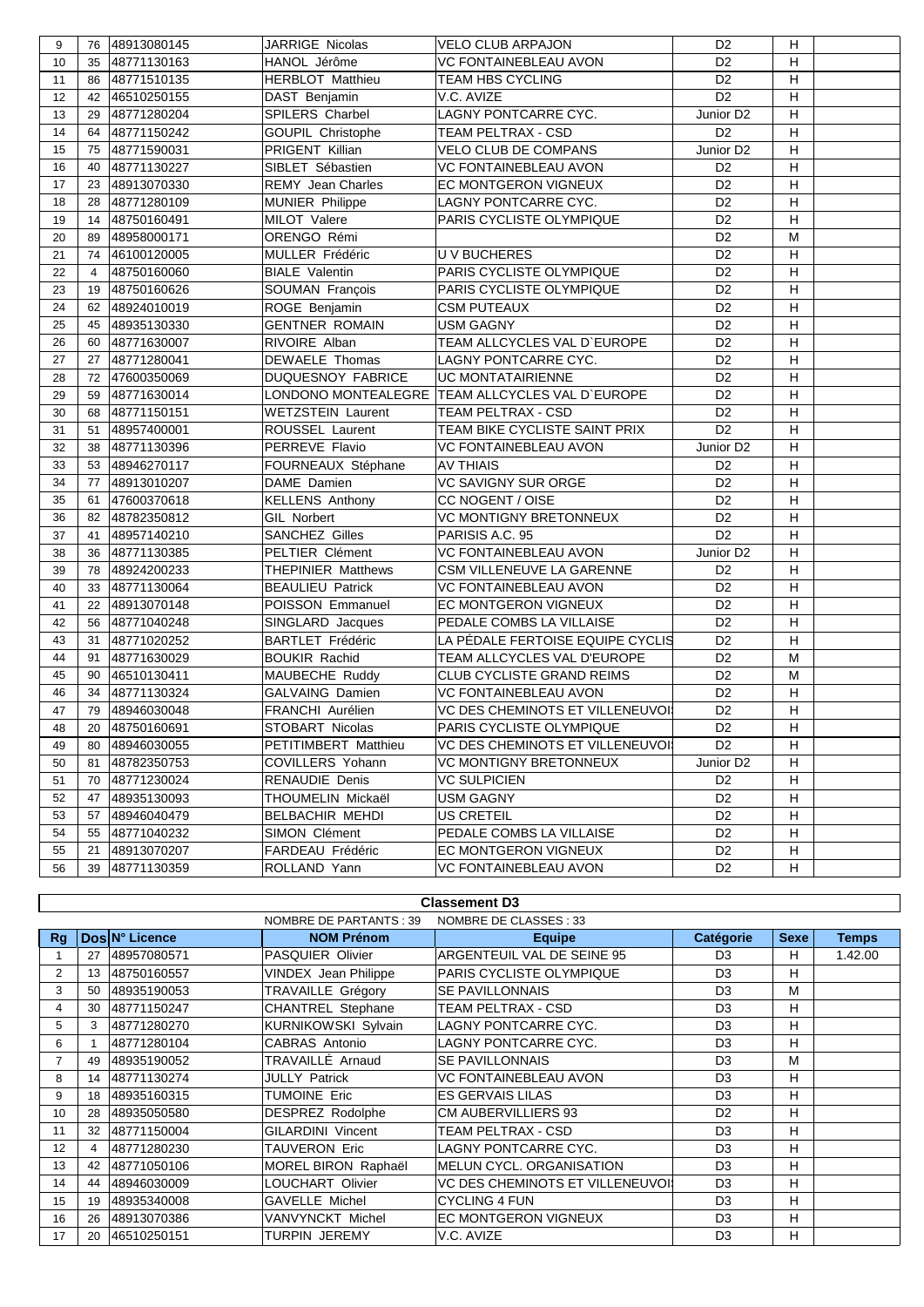| 18 | 16  | 48946150051 | <b>GROS Stéphanie</b>                           | <b>VC VINCENNES</b>                     | D <sub>1</sub> | D |  |
|----|-----|-------------|-------------------------------------------------|-----------------------------------------|----------------|---|--|
| 19 | 47  | 48946090007 | ALVES Alain                                     | AVENIR DU VAL DE MARNE                  | D <sub>3</sub> | н |  |
| 20 | 33  | 48771150192 | MARIA Didier                                    | TEAM PELTRAX - CSD                      | D <sub>3</sub> | н |  |
| 21 | 40  | 48771140057 | JADAUT Yann                                     | <b>JS FERTE GAUCHER</b>                 | D <sub>3</sub> | н |  |
| 22 | 24  | 48913480003 | <b>TISSIER Thierry</b>                          | CC SAINT PIERRE DU PERRAY               | D <sub>3</sub> | н |  |
| 23 |     | 48750160248 | PERDRIEAU François                              | <b>PARIS CYCLISTE OLYMPIQUE</b>         | D <sub>3</sub> | н |  |
| 24 | 39  | 48946080026 | NANESIE Eddy                                    | <b>TROPIKANA</b>                        | D <sub>3</sub> | н |  |
| 25 | 36  | 48935100206 | CHANTEUR José                                   | <b>VCA DU BOURGET</b>                   | D <sub>3</sub> | н |  |
| 26 | 17  | 48946150064 | <b>VAUTIER Vincent</b>                          | <b>VC VINCENNES</b>                     | D <sub>3</sub> | H |  |
| 27 | 25  | 48957140081 | PIRIOU Bruno                                    | PARISIS A.C. 95                         | D <sub>3</sub> | н |  |
| 28 |     | 48750160704 | COLSY Christophe                                | <b>PARIS CYCLISTE OLYMPIQUE</b>         | D <sub>3</sub> | н |  |
| 29 | 35  | 48913250099 | <b>BILLOT MORNET Christophe TEAM VTT MAISSE</b> |                                         | D <sub>3</sub> | н |  |
| 30 | 22  | 48935130115 | <b>SEGUIN Philippe</b>                          | <b>USM GAGNY</b>                        | D <sub>3</sub> | н |  |
| 31 | -41 | 48771520074 | <b>ZANN</b> Jean Yves                           | <b>TEAM CYCLISTE BUSSY</b>              | D <sub>3</sub> | н |  |
| 32 | 31  | 48771150124 | <b>DE OLIVEIRA Carlos</b>                       | TEAM PELTRAX - CSD                      | D <sub>3</sub> | н |  |
| 33 | 43  | 48946030050 | <b>GRIBOUX Eric</b>                             | <b>VC DES CHEMINOTS ET VILLENEUVOII</b> | D <sub>3</sub> | н |  |

|                | <b>Classement D4</b>                                   |                |                            |                                      |                |             |                |  |  |  |
|----------------|--------------------------------------------------------|----------------|----------------------------|--------------------------------------|----------------|-------------|----------------|--|--|--|
|                | <b>NOMBRE DE PARTANTS: 38</b><br>NOMBRE DE CLASSES: 30 |                |                            |                                      |                |             |                |  |  |  |
| <b>Rg</b>      |                                                        | Dos N° Licence | <b>NOM Prénom</b>          | <b>Equipe</b>                        | Catégorie      | <b>Sexe</b> | <b>Temps</b>   |  |  |  |
| $\mathbf{1}$   | 36                                                     | 48946030044    | CADET Daniel               | VC DES CHEMINOTS ET VILLENEUVOI      | D <sub>4</sub> | H           | 1.48.00        |  |  |  |
| $\overline{2}$ | 35                                                     | 47020970444    | VIGNAUD Stéphane           | <b>EC CHATEAU THIERRY</b>            | D <sub>4</sub> | н           | $\mathbf{H}$ . |  |  |  |
| 3              | 17                                                     | 48935050706    | <b>CASSIER Claire</b>      | <b>CM AUBERVILLIERS 93</b>           | D <sub>3</sub> | D           | $\mathbf{H}$ . |  |  |  |
| $\overline{4}$ | 31                                                     | 48771150094    | <b>FONTAINE Yannick</b>    | TEAM PELTRAX - CSD                   | D <sub>4</sub> | H           | $\mathbf{H}$   |  |  |  |
| 5              | 37                                                     | 48771050005    | <b>GALLOIS</b> Jean Pierre | MELUN CYCL, ORGANISATION             | D <sub>4</sub> | Η           | $\mathbf{H}$ . |  |  |  |
| 6              | 3                                                      | 48771020258    | <b>LUTON Amaury</b>        | LA PÉDALE FERTOISE EQUIPE CYCLIS     | D <sub>3</sub> | D           | $\mathbf{H}$   |  |  |  |
| $\overline{7}$ | 29                                                     | 48935040121    | <b>NOLIUS Bernard</b>      | <b>EC NEUILLY PLAISANCE</b>          | D <sub>4</sub> | H           | $\mathbf{H}$   |  |  |  |
| 8              | 8                                                      | 48771320030    | <b>DUBOIS Didier</b>       | UNION SPORTIVE TRILPORT GERMIGN      | D <sub>4</sub> | H           | $\mathbf{H}$   |  |  |  |
| 9              | 2                                                      | 48771020285    | <b>HORNN</b> Jean Pierre   | LA PÉDALE FERTOISE EQUIPE CYCLIS     | D <sub>4</sub> | H           | $\mathbf{H}$ . |  |  |  |
| 10             | 38                                                     | 48957400014    | <b>GRZEGORZEK Henri</b>    | TEAM BIKE CYCLISTE SAINT PRIX        | D <sub>3</sub> | H           | $\mathbf{H}$   |  |  |  |
| 11             | 21                                                     | 48913070321    | PEROTTO Lucien             | EC MONTGERON VIGNEUX                 | D <sub>4</sub> | H           | $\mathbf{H}$ . |  |  |  |
| 12             | 16                                                     | 48935050700    | <b>BIGNET Marion</b>       | CM AUBERVILLIERS 93                  | D <sub>4</sub> | D           | $\mathbf{H}$ . |  |  |  |
| 13             | 11                                                     | 48771630019    | PHILIPPE Thierry           | TEAM ALLCYCLES VAL D'EUROPE          | D <sub>4</sub> | H           | $\mathbf{H}$ . |  |  |  |
| 14             | 34                                                     | 47020970046    | LETE Frédéric              | <b>EC CHATEAU THIERRY</b>            | D <sub>4</sub> | H           | $\mathbf{H}$   |  |  |  |
| 15             | 30                                                     | 48771150244    | CHANTREL Alexia            | TEAM PELTRAX - CSD<br>D <sub>3</sub> |                | D           | $\mathbf{H}$   |  |  |  |
| 16             | 26                                                     | 48771160045    | PICHOT Thierry             | LE MEE SPORTS                        | D <sub>4</sub> | н           | $\mathbf{H}$   |  |  |  |
| 17             | 9                                                      | 48771320010    | <b>HATON Christian</b>     | UNION SPORTIVE TRILPORT GERMIGN      | D <sub>4</sub> | H           | $\mathbf{H}$   |  |  |  |
| 18             | $\overline{7}$                                         | 48935130121    | <b>GAMBIRASIO Laurent</b>  | USM GAGNY                            | D <sub>4</sub> | H           | $\mathbf{H}$ . |  |  |  |
| 19             | 14                                                     | 48771190153    | <b>MENNESSON Michel</b>    | <b>CC COULOMMIERS</b>                | D <sub>4</sub> | H           | $\mathbf{H}$ . |  |  |  |
| 20             | 33                                                     | 48771210019    | <b>FOUCHER Ludovic</b>     | <b>CC PONTHIERRY PRINGY</b>          | D <sub>4</sub> | H           | $\mathbf{H}$ . |  |  |  |
| 21             | 15                                                     | 48771190071    | <b>MONDAMERT Patrick</b>   | <b>CC COULOMMIERS</b>                | D <sub>4</sub> | H           | $\mathbf{u}$   |  |  |  |
| 22             | 39                                                     | 48957400017    | <b>LOUVEL Gilles</b>       | TEAM BIKE CYCLISTE SAINT PRIX        | D <sub>4</sub> | H           | $\mathbf{u}$   |  |  |  |
| 23             | 25                                                     | 48935300062    | ROSSETTO Alain             | <b>US MONTFERMEIL</b>                | D <sub>4</sub> | H           | $\mathbf{H}$   |  |  |  |
| 24             | 19                                                     | 48913070378    | JEANNEQUIN Louna           | <b>EC MONTGERON VIGNEUX</b>          | Junior         | D           | $\mathbf{H}$ . |  |  |  |
| 25             | 20                                                     | 48913070255    | PAPINAUD Joël              | <b>EC MONTGERON VIGNEUX</b>          | D <sub>4</sub> | H           | $\mathbf{H}$ . |  |  |  |
| 26             | 22                                                     | 48913070331    | <b>REMY Sandra</b>         | <b>EC MONTGERON VIGNEUX</b>          | D <sub>1</sub> | D           | $\mathbf{H}$ . |  |  |  |
| 27             | 18                                                     | 48935050125    | <b>GIROUX ANDRE</b>        | <b>CM AUBERVILLIERS 93</b>           | D <sub>4</sub> | H           | $\mathbf{H}$   |  |  |  |
| 28             | 12                                                     | 48771190031    | <b>HERVILLARD Gilles</b>   | <b>CC COULOMMIERS</b>                | D <sub>4</sub> | н           | $\mathbf{H}$ . |  |  |  |
| 29             | 24                                                     | 48750240330    | <b>AUFFRET Didier</b>      | <b>US METRO TRANSPORTS</b>           | D <sub>4</sub> | H           | $\mathbf{H}$   |  |  |  |
| 30             | 42                                                     | 48946270215    | <b>MARTIN Frédéric</b>     | <b>AV THIAIS</b>                     | D <sub>4</sub> | H           | $\mathbf{H}$ . |  |  |  |